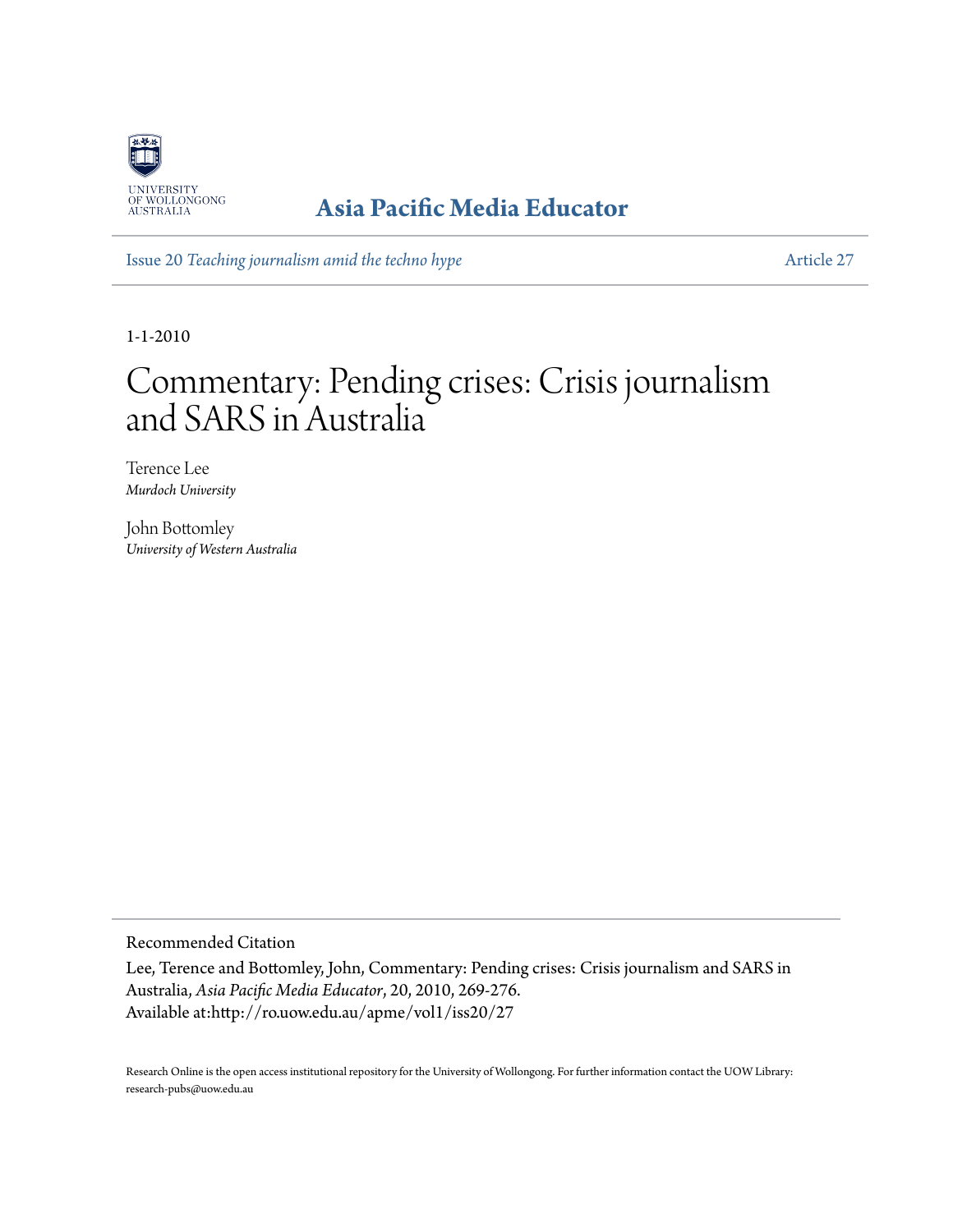# **Commentary** Pending crises: Crisis journalism and SARS in Australia



**Terence Lee**  Murdoch University, Western Australia T.Lee@murdoch.edu.au

#### **John Bottomley** The University of Western Australia

This commentary examines the broad discourse of crises and crisis reporting/journalism in Australia (and parts of Southeast Asia) during the Severe Acute Respiratory Syndrome health crisis of 2003. It looks at how definitions of crisis/es and crisis journalism were invoked in media reports and broader discourse around the mysterious illness, which was eventually termed 'SARS'. It then considers how Australia and the Australian media, although not a country closely affected as far as victims or casualties were concerned, dealt with SARS. This, we suggest, holds insights for journalism practitioners and researchers in the wayhow we approach and think about crises, especially health crises.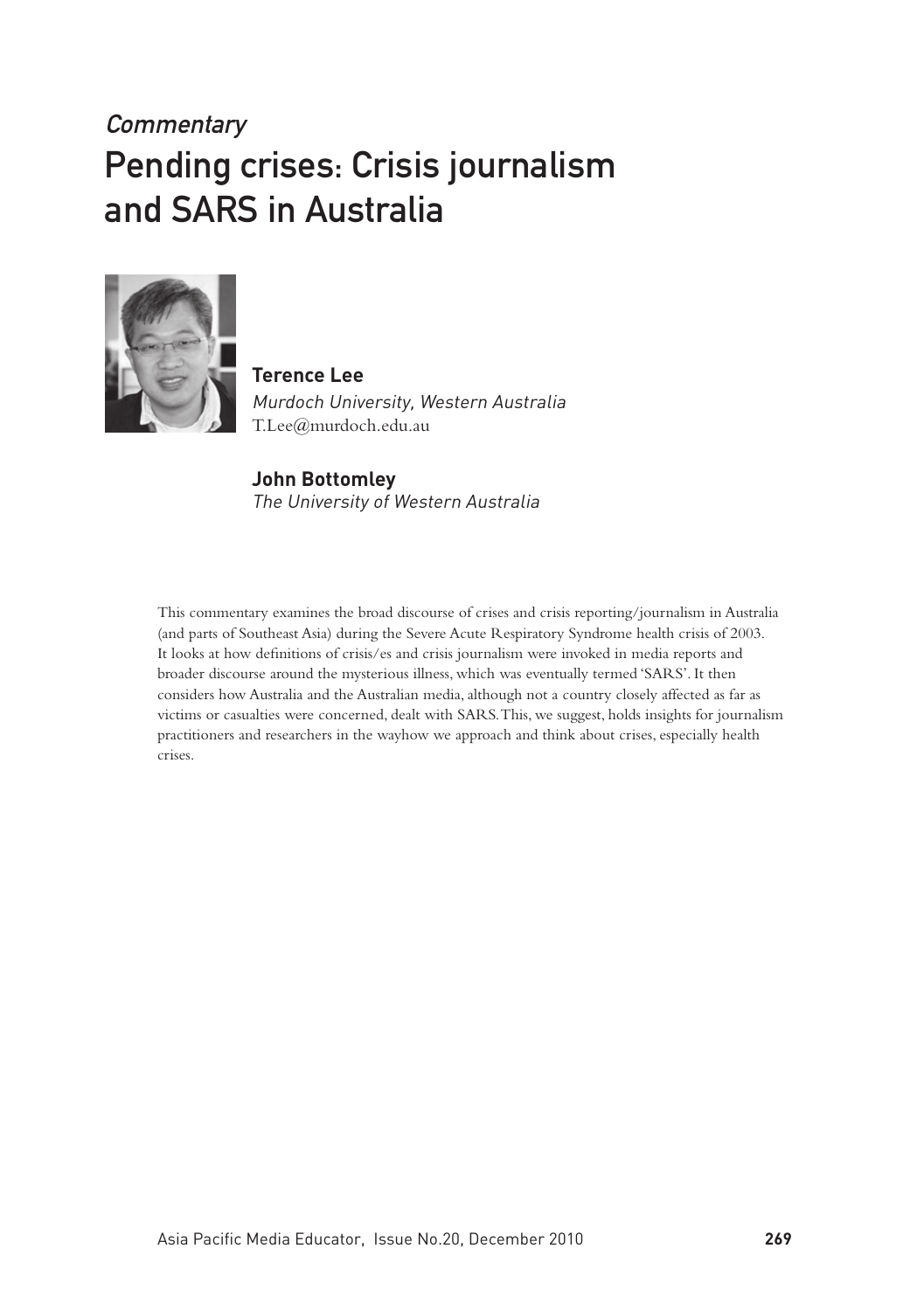## Introduction: SARS in Australia?

In March 2003, a mysterious respiratory illness surfaced in Hong Kong and China, and quickly spread to Singapore and Canada, causing confusion and fear to its people. Part of the confusion was attributed to the fact that there were no medical experts who could identify or adequately explain what was this disease. The World Health Organisation got into the act quickly and named it 'Severe Acute Respiratory Syndrome'. As SARS (the disease) spread to several parts of the world, mostly concentrated in Singapore, Malaysia, Vietnam, the Philippines, Hong Kong, China and Canada, SARS (the crisis discourse) also spread via the media. This commentary focuses on the way the SARS discourse was presented in the Australian media, which had expected the disease to arrive on its shores via air links with nearby Asian countries, especially the aviation hubs of Singapore and Hong Kong. With only six supposed confirmed incidences, Australia largely escaped SARS (the disease). As a result, Australia's key encounter with SARS was largely discursive via the mainstream media.

In a documentary on SARS (screened on Australia's SBS TV on May 25, 2003), it was suggested that SARS began in the Guangdong Province of Southern China in November 2002. The disease was reported in the national daily, *The Australian* (March 17, 2003) on the front page. The article was headlined 'Aussie alert as disease sweeps globe' with the victims reported as being in China, Vietnam, Canada, and other cases treated in Indonesia, the Philippines, Singapore, Thailand and Germany.

The day after, in the 'Nation' section of the same newspaper, another article appeared headlined 'Three feared infected with killer flu bug' (*The Australian,* 18 March 2003). The article implied that there were Australians close to being infected with the disease, buying quite neatly into the fear factor. Another article on the same page by the newspaper's health editor was headlined rather sensationally as 'Medical detectives fight clock'. The three articles, all less than 500 words, reported with minimal medical details, yet they sparked a degree of concern and fear amongst its readers. In the three days that followed, more news items were published. In *The Weekend Australian* (March 22-23, 2003) a more detailed article by science writer Leigh Dayton examined where the disease was first discovered, and explained the brief history of the SARS virus and what the WHO was doing on a global scale to contain the disease (Dayton, 2003).

By April, the Business Section of *The Australian* appeared to have taken over the reporting of SARS, especially SARS's effects on the stock markets. The US-led war on Iraq had started at around the same time. Indeed, there were fears that a global recession was at hand. By April 8, 2003, SARS spread throughout the key sections of *The Australian*, with the general 'Nation' news section, the Business section, The World section, *IT Today* and *IT Business* section all containing news about 'fears of 3000 new killer bug cases'. The headlines/by-lines read: 'Profit in a panic' (Nation); 'Hong Kong panic' *(IT Business)*; 'Asia alert as bug spreads' (Business Extra); and, 'SARS threatens electronics trade' *(IT Today).*

As far as the SARS outbreak in Australia was concerned, the country only reported a total of six cases of the disease. There were no deaths. It was suggested from many comments about the disease since 2003 that the 'defeat' of SARS in Singapore, widely heralded by the WHO as exemplary in the way it managed an impending global crisis, directly protected Australia (Latif 2005).<sup>1</sup> The Australian media reported on the disease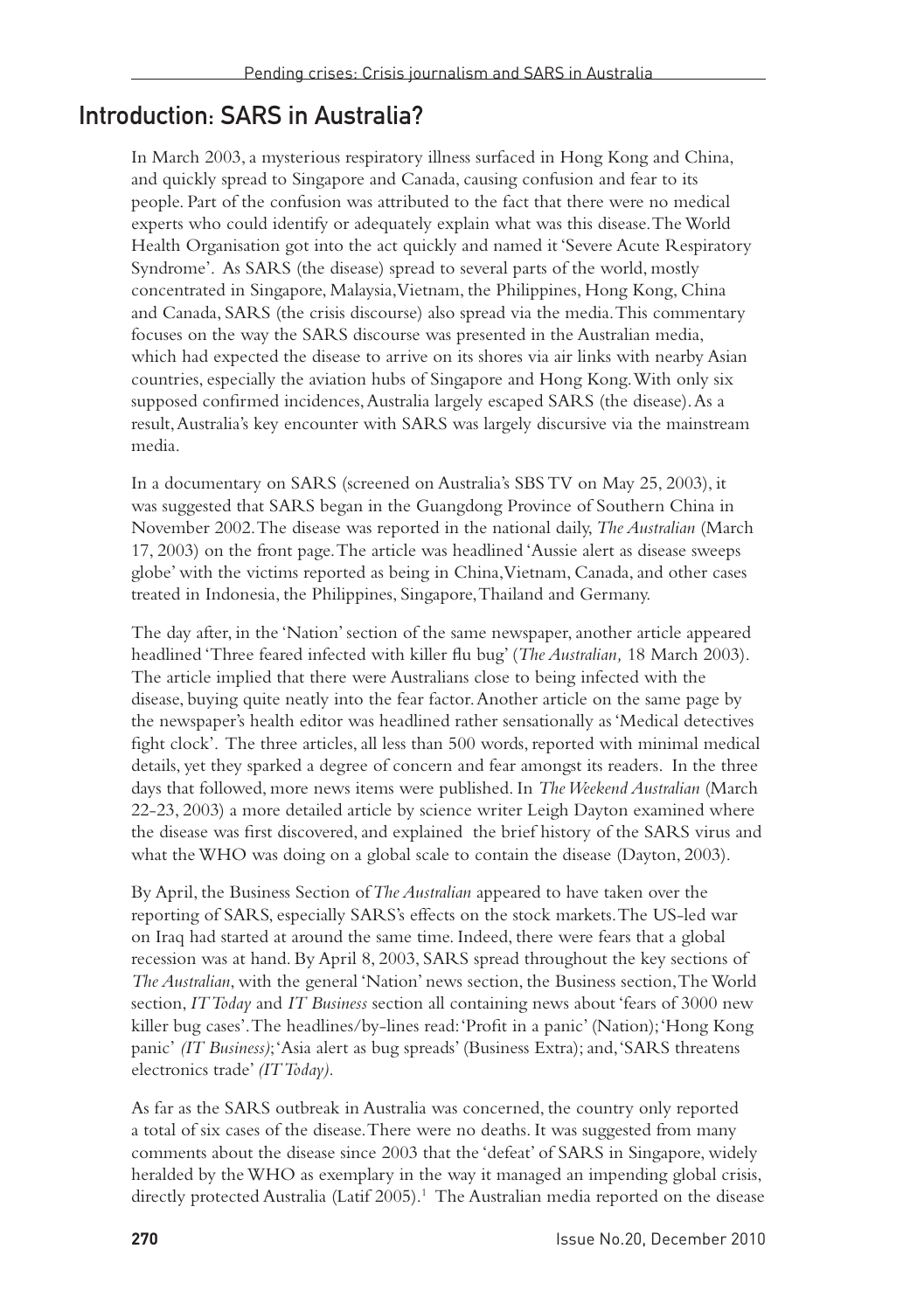and much coverage was given to the way different countries had tackled the crisis and what the results of the transparency, and risk communications and the Singapore experience. Bearing all that in mind, the main fear in Australia was that the disease would spread to the continent. Expecting the disease to hit Australia in a widespread manner meant that journalists in Australia – certainly those reporting for *The Australian* national daily – reported not with 'truth value' in mind, but with a certain degree of 'fear factor'. Once it was clear that SARS did not impact Australia in the way it was predicted, *The Australian* gave reasonable coverage to what was happening to other countries in the Southeast Asian region and what effect the spread of SARS was having on business affairs in Australia as well as in Southeast Asia. This carries an important lesson for journalists and media educators to avoid the traps (and trappings) of pre-emptive reporting and to report news and events accurately as they happen. This is admittedly difficult in a media culture where scoops, exclusive reports and breaking stories are held in high esteem.

As suggested earlier, had there been no Iraq war, SARS would have received more media attention. However, there are differences between the way war and SARS have been reported in the main because of the differences in the historical and global discourse surrounding the two events. The Iraq war received more media coverage; the stories are told across more 'borders' than the SARS stories. In the Iraq case, the media had deemed that more people would have been affected by the circumstances of the war, especially the approach taken by the United States to strike somewhat unilaterally. As a result, the media had (in)tended to concentrate on the war in Iraq and on global terror. Yet, with the unexpected SARS occurrence, it had to also start talking about a potential global health crisis. Thus, in the early years of the  $21<sup>st</sup>$  century, the world was exposed via the media to what appeared to be pending crises in the management of global terrorism (or extremism) and of a global health scare.

Any approach to the study of modern media and journalism should emphasise that mediated communication is an integral part of, and cannot be understood separately from, the broader contexts of culture and social life. As Thompson puts it, "mediated communication is always a contextualized social phenomenon: it is always embedded in social contexts which are structured in various ways and which, in turn, have a structuring impact on the communication that occurs" (Thompson 1995: 11).

We will now look briefly at how SARS affected Australia's Asian northern neighbours particularly Hong Kong/China and Singapore both economically and socially. In addition, we explore the reporting of a pending crisis in Australia and its relevance to the broader theory of living in a 'risk society'. We also consider to some extent how crisis reporting appears to have taken centre-stage in Australia – and indeed, globally – since just a decade ago. How the media (re)present a crisis (or crises) has become a recurring theme. Ultimately, we hope to spark further thoughts and scholarship about how media and journalism are critical to the communication of health matters.

### Crisis journalism and impending crises

The reporting of a crisis anywhere in the world has certain elements in common with the reporting of other events. The word 'crisis' has been used to define and identify many serious situations including wars, riots, terrorism, illnesses, diseases, to name a few. In this commentary, it is used as a definer for SARS as well as a qualifying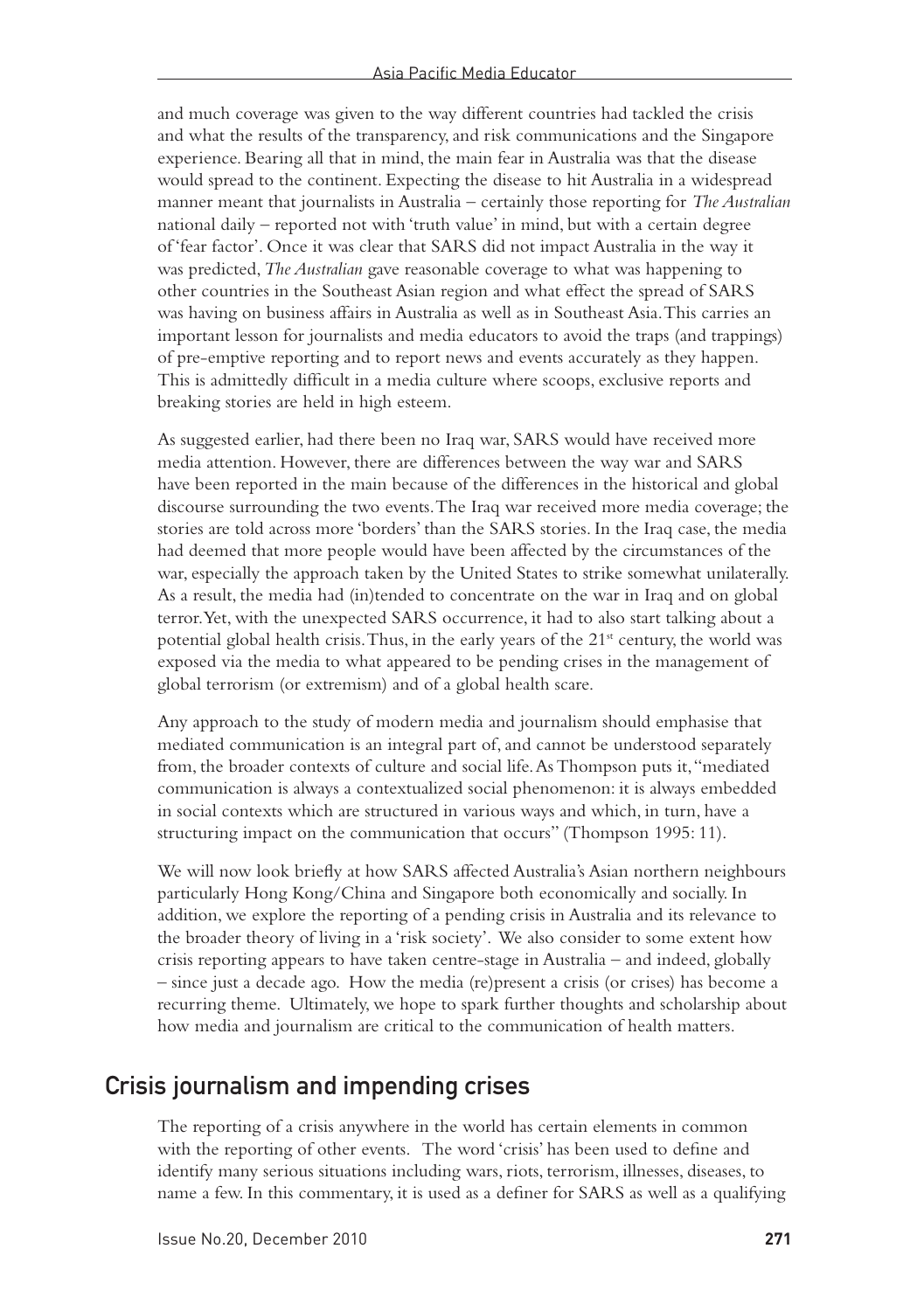adjective for 'journalism' where 'crisis journalism' is used to define a particular aspect of the way different situations are written about and reported. In fact, it is very difficult to find a complete definition of 'crisis journalism'. The words appear in several places, but not really as an academic sub-section of either 'crisis' or of 'journalism'. For example, the American Press Institute (founded by newspaper publishers in 1946 and the oldest centre devoted to the training and professional development of news industry and of journalism educators) produced a handbook entitled *Crisis Journalism: A Handbook for Media Response* in October 2001. Its purpose, according to the author(s)/publisher, is to help journalists deal with the horrific attacks of 9/11, shortly after its occurrence. The Introduction noted their hope that the material would help journalists deal with handling major stories in crisis situations (Watson 2001:.iii). Since then, we have seen an increase in the number of websites devoted to crisis and trauma reporting. A notable website is the Dart Center for Journalism and Trauma (www.dartcenter.org/index.html), which provides free advisory articles and resources, including 'tips for covering the most difficult stories'. 2 However, the usefulness of these resources for journalism practitioners as well as their veracity remains unclear.

When crises occur, they are usually defined in terms of events that affect the running of an organization or a country. This was evident in the 2003 SARS epidemic in Southeast Asia. Much of the reporting was concerned with how governments went about tackling the public relations problems the disease caused. Roper (2002) presents crisis management as part of public relations with one of its functions being the management of problems and issues. He noted that crises are situations where we run the risk of events escalating in intensity, falling under close media scrutiny or government scrutiny and perhaps reaching the point where events interfere with normal operations, jeopardize a country's image and affect the country's bottom line (Roper 2002: 15-16). Crisis situations are also characterized by surprise, high threat to important values, and a short decision time (Roper 2002: 10). As reported in *The West Australian* newspaper, albeit in a slightly different context, "crisis preparation is now an essential part of company management" (Batt 2007: 66). What needs to be accentuated though, especially for and by journalists and media educators, is that objectivity coupled with an ability to reject pre-emptive reporting (which often includes a varying amount of guesswork) is paramount during a crisis.

SARS is a respiratory illness that was first reported in Asia in February 2003. It was not until early March 2003, when WHO issued a global alert about SARS that the world knew about the mysterious illness for the very first time. Over the following few months, the illness spread to more than two dozen countries in North America, South America, Europe and Asia. By late July, however, no new cases were being reported and the illness was considered contained. According to WHO, the global data set was closed on 31 December 2003, with the total number of affected victims at 8,096 cases (21% among health care workers) and a tally of 774 deaths from 29 countries and areas. Over 95% (or 7,768) of the cases were reported by 12 countries and areas of the Western Pacific Region (WHO 2006: 185). These are frightening statistics by any measure and arguably of somewhat crisis proportions. What was particularly odd and interesting was that throughout the SARS episode in 2003, the infection remained largely mysterious, with scientists unable to identify the root cause of the virus/bacteria. As such, apart from general directives on health and hygiene, travel advisories and legal instructions with regard to penalties for breaching quarantine orders, governments and health officials were unable to communicate effectively to the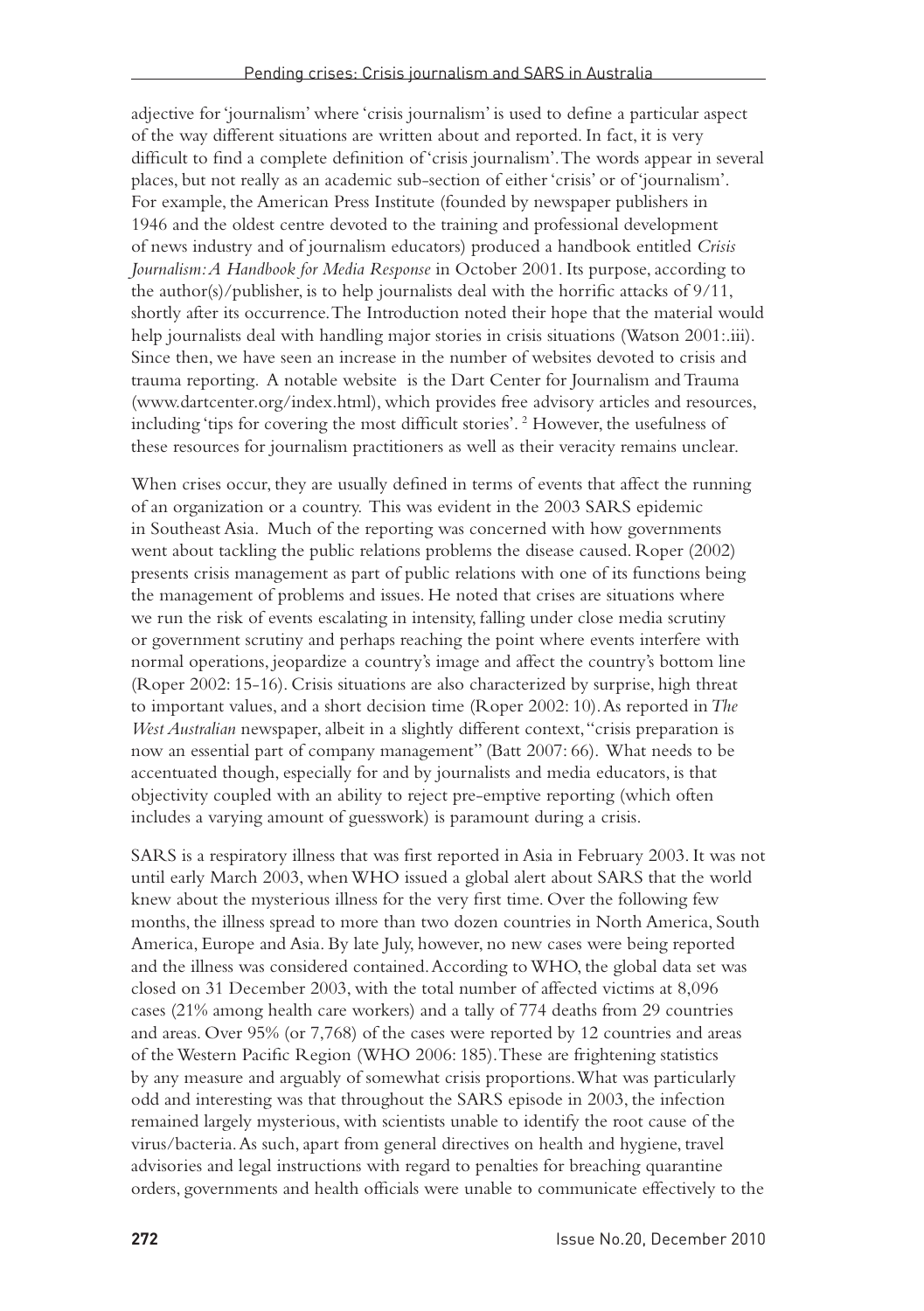public on how to curb the disease. This suggests that the public and readers/listeners of news reports are better able to gauge the level of objectivity during a crisis situation than they are typically given credit for. This is a vital point that media educators and practitioners would do well to heed.

Since the SARS outbreak of 2003 (as well as other animal-related pandemics such as the Avian Flu, Mad Cow Disease, etc.), there have been many warnings of new outbreaks of such diseases as avian/bird flu and in 2009, the swine flu. The ways in which these outbreaks were reported are somewhat different. What has become common, however, is that a much closer watch is being kept on these incidences and the spread of such diseases because of the risk not merely to the health of the populace, but to the state of national and global economies. Some newspaper reports have noted that some governments are either readily utilising or looking for extra powers to act quickly against the spread of infectious diseases to safeguard their economies (Chieh 2007). Chieh (2007) also reported that the SARS outbreak in Singapore caused a rapid amendment to its rarely-invoked Infectious Diseases Act.

The state-managed media in Singapore, especially the flagship *Straits Times* daily, became party to governmental actions, with articles that defended firm official handling of the crisis. Indeed, a strategically-placed article in the paper on October 2, 2007 suggested that the outbreak was the result of modern transportation and insisted that investigations into this modern happening "stick to science and nothing but science" (Reiter 2007). This effectively ruled out any public debate on whether the Singapore government's handling of the crisis was truly exemplary or otherwise. All other (seemingly) unrelated issues, including the granting of increased powers to law enforcement agencies and/or health officials to detain, issue quarantine orders or implement surveillance measures on suspected SARS victims, were almost completely sidelined. The justifications were almost always steered towards the national or public interests.

The situation was vastly different in Australia. As well as regional trade and business concerns (as reported in *The Australian*, 28 April 2003), the emergence of SARS caused a severe downturn for the Australian international airline, Qantas. By the end of April, the airline had carried 68,000 fewer passengers on overseas routes than a year prior (Creedy 2003: 23). Qantas management and staff were fearing the worst, since its counterpart, Singapore Airlines, has had to ground nine planes and was looking to defer the delivery of aircraft until the crisis eased. The management of Singapore Airlines also asked cabin crew to take seven days unpaid leave every two months. Senior management took a pay cut of up to 27.5 % and the airline looked to cut pilots' wages as well (Creedy 2003: 23). In short, although SARS was clearly a health or health-related crisis, the Australian media appeared to be treating it not as a crisis *per se,* but as a 'pending crisis' that struck fear on the economic front.

On a human level, the treatment of SARS in the Australian media as an economic problem appears rather perverse. But on another level, the repercussions and potential impacts on a range of businesses not just in Australia, but the Asian region, were understandable. Indeed, some of the fears were founded when Qantas was forced to lay off 1,400 jobs as a result of grounded planes (*The Australian*, 8 May 2003: 20). The impact flowed on to hotel occupancies, with the shutting down of whole floors of international hotels in many cities throughout Asia commonplace. Emily Pettafor wrote in *The Australian* (5 June 2003) that hoteliers faced a long road to recovery.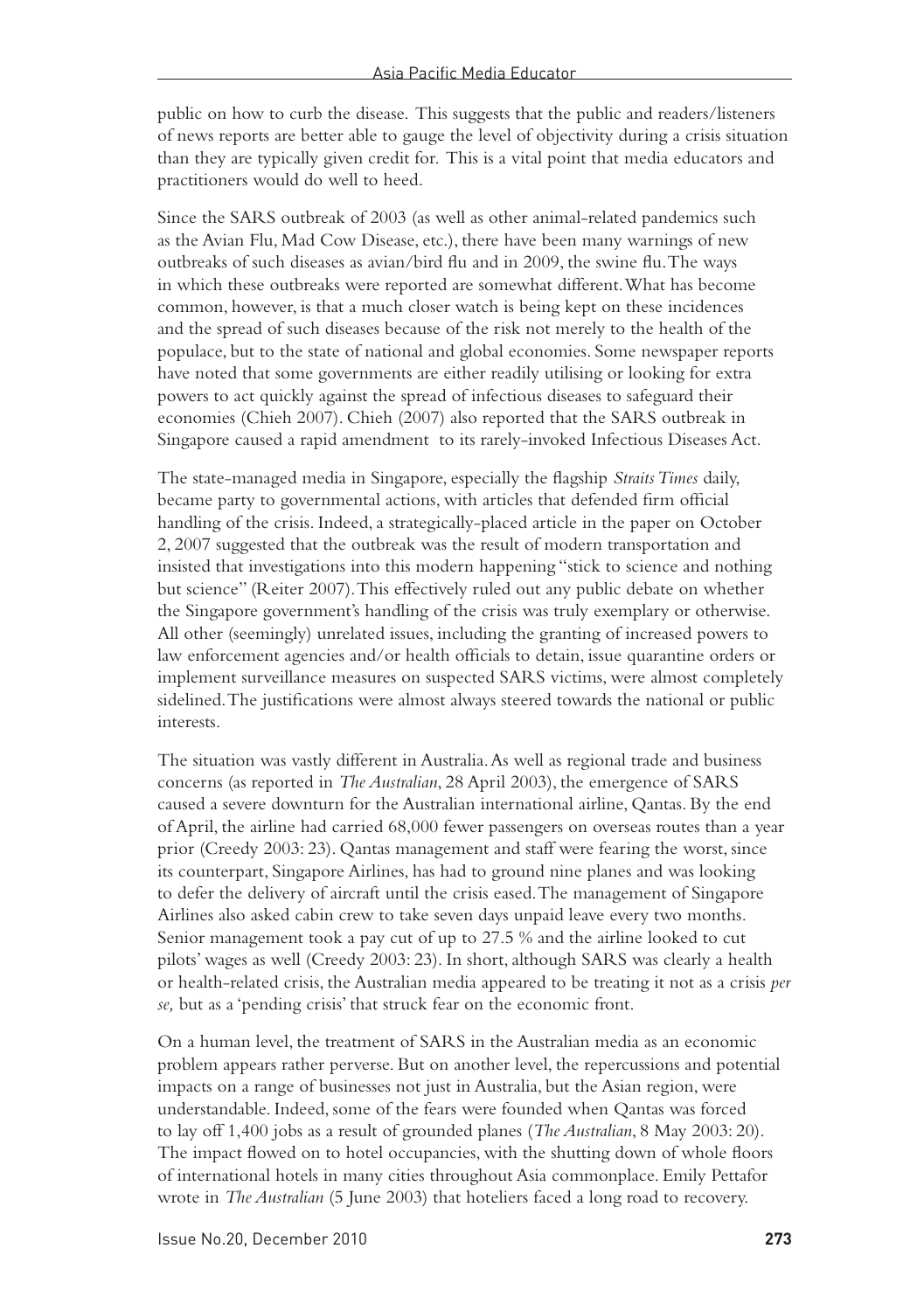Many senior executives in the hotel industry were commenting that they had never seen anything as debilitating for hotels as the SARS crisis, with staff forced to take unpaid leave just to keep their jobs (Pettafor 2003: 10). The flow-on effect was, for want of a better word, economic, certainly in the case of Australia.

There were certain items of interest that occurred during and after the disease had reached its zenith and then began to wind-down. The Western Pacific Region of the WHO set up a website that gave advice to countries' national health services about how to cope with the problems affecting the public health systems caused by SARS. Although intended for the public, the website became a referent point for the media. Indeed, WHO remarked thereafter that never before had the media been so involved with a public health emergency (WHO 2006: 246). One could surmise that the WHO was the prime beneficiary of the media campaign as it came to be seen as a credible global organization necessary in a time of risk and crises-conscious societies. By the same token, however, more needs to be done to improve tripartite arrangements among the WHO, the media and national governments (WHO 2006: 247). Therefore, within the mediated interactions that occurred before and after the SARS epidemic, some acknowledgement may be necessary that a different discourse or episteme will arise at a later historical moment, supplanting the existing one, opening up a new discursive formation, and producing in its turn a new approach towards dealing with health communication specifically, and crisis journalism more generally (Hall 1997: 46).

### Conclusion: Australia's pending crisis

It is possible that *The Australian* played its part as the nation's newspaper during the SARS crisis of 2003 by protecting the bulk of Australians from encountering the health – or the real – effects of the crisis. Instead, what occurred in Australia was a flow-on economic effect that was by no means crippling to its broader domestic economy. While SARS hit Singapore, Hong Kong and several other Asian countries with some ferocity, Australia was left virtually untouched. However, the fact that countries in Southeast Asia had more cases of SARS, causing human fatalities through March to July 2003, Australian dailies and media outlets had to include stories of SARS. The effect was almost as though a crisis was pending.

But just as quickly as SARS appeared on Australia's horizon, it ended. By the end of May 2003, Singapore, with the endorsement of the WHO, declared itself SARSfree (*The Australian*, 6 June 2003: 5). Over the months of June and July, the remaining countries also eradicated the mysterious disease. Just like any other news story, when the events being reported cease to have meaning, the story ends. It then becomes history or a historical fact that happened and has now been superseded by other stories that have more 'news value'. By mid-2003, SARS lost its meaning for the editors, the journalists, the advertisers and the readers, as they turn their thoughts and attentions to the next crisis, whatever that turned out to be. But whether or not journalists, media educators and practitioners have taken heed of the importance of objectivity and 'truth-telling' in crisis reporting is another story. We suggest here that journalism and media students be given room early in their university-based training to undertake extensive case studies of various crises so that they may learn not only from excellent reporting practices, but also from errors, oversights and over-enthusiasms.